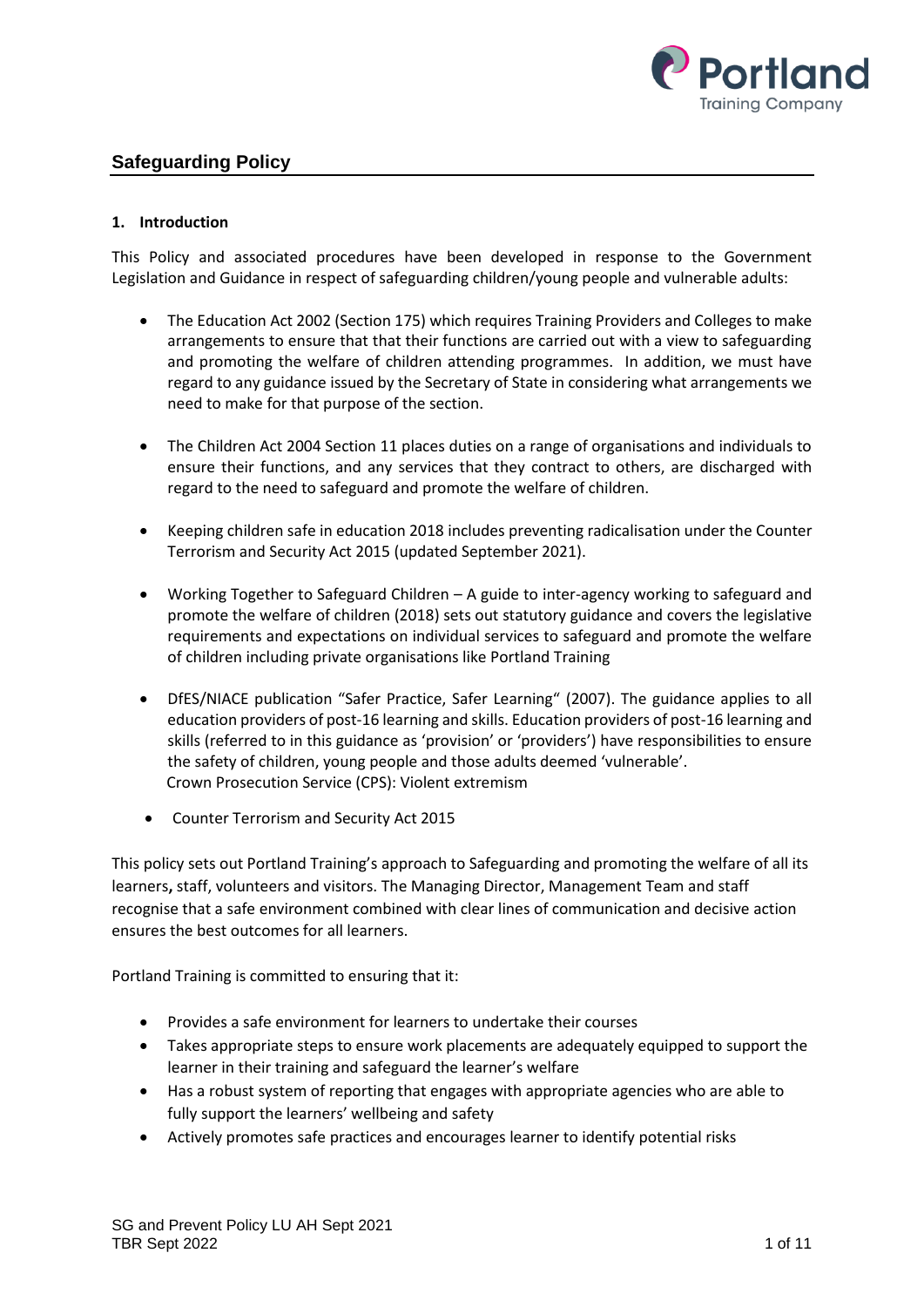

In pursuit of these aims, the Management Team and Safeguarding Team will:

- Raise awareness of issues relating to the welfare of learners and ensure they know how to protect themselves from all forms of risk, including but not limited to, grooming, radicalisation, bullying, extremism, forms of abuse and cyber-crime.
- Identify more vulnerable learners and those at risk of potential harm
- Adhere to the safe recruitment of staff and safe use of contractors
- Promote culture of openness where reporting lines are clear
- Promote culture that values the opinions of learners
- Review policies and procedures and ensure they are communicated
- Engage effectively with external agencies/partners
- Establish clear reporting lines and accountability through the Safeguarding Team.

#### **1.1 Definition of Safeguarding**

Portland Training uses definitions of the term 'safeguarding' from statutory guidance.

Safeguarding children is defined i[n Working together to safeguard children](https://www.gov.uk/government/publications/working-together-to-safeguard-children--2) as:

- protecting children from maltreatment
- preventing impairment of children's health or development
- ensuring that children are growing up in circumstances consistent with the provision of safe and effective care
- taking action to enable all children to have the best outcomes

Safeguarding vulnerable adults is defined in the [Care and support statutory guidance](https://www.gov.uk/government/publications/care-act-statutory-guidance) issued under the Care Act 2014 as:

- protecting the rights of adults to live in safety, free from abuse and neglect
- people and organisations working together to prevent and stop both the risks and experience of abuse or neglect
- people and organisations making sure that the adult's wellbeing is promoted including, where appropriate, taking fully into account their views, wishes, feelings and beliefs in deciding on any action
- recognising that adults sometimes have complex interpersonal relationships and may be ambivalent, unclear or unrealistic about their personal circumstances and therefore potential risks to their safety or well-being

#### **1.2 Definition of Young People and Vulnerable Adult**

- A child is defined as under the age of 18 years; for the purpose of this policy, in the context of a post 16 environment, children are referred to as young people
- Vulnerable Adult is defined as someone 18 years of age or over who is or may be unable to protect him or herself against significant harm or exploitation.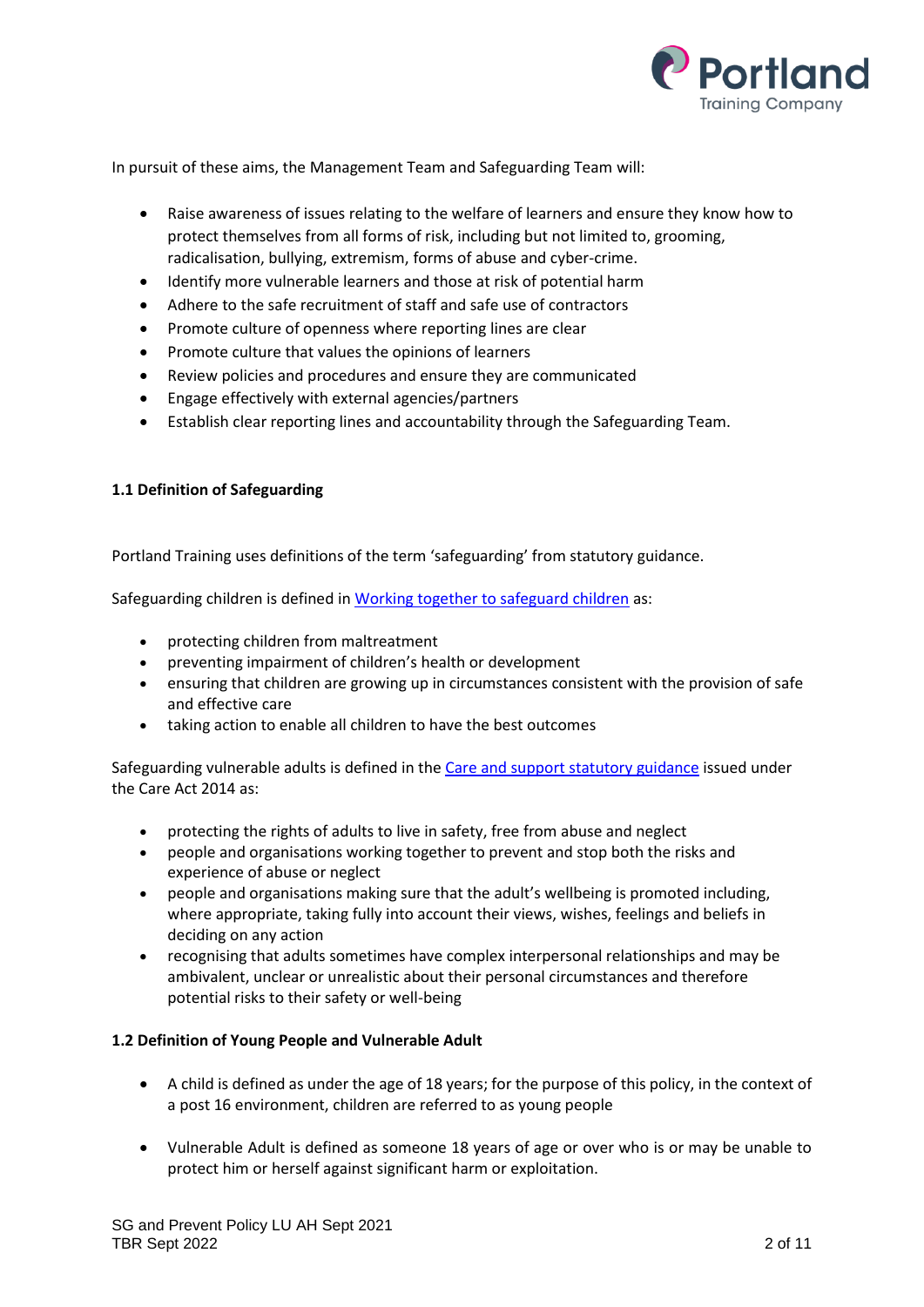

### **1.3 Radicalisation and Acts of Terrorism**

The Counter-Terrorism and Security Act 2015 imposes a duty on Post 16 Providers to have due regard to the need prevent people from being drawn into terrorism. This is known as the Prevent Duty. In order to comply with the duty Post 16 Providers are expected to work in close partnership with agencies such as the police and local authority; have procedures in place with regard to external speakers; take a risk assessed approach to Prevent with action plans in place to manage risk; have procedures in place with regard to the use of IT facilities and access to the web; and provide staff training and development to enable tutors and those supporting the curriculum to utilise learning opportunities to educate and challenge extremism and for all staff to exemplify British values.

In addition to statutory duties, Portland Training will endeavour to adopt best practice wherever possible by adhering to Government guidance (issued at national or local level) and also the requirements of any enforcement or regulatory authority that has a vested interest in the safeguarding of Vulnerable Individuals.

#### **3. Scope of the Policy**

This policy applies to:

- All learners
- All staff, volunteers and partners carrying out activity on behalf of Portland Training
- All Portland Training activity

# **4. Aim of the Safeguarding Policy**

Portland Training ensures all learners are safeguarded by:

#### **4.1 Prevention and Promotion**

- Robust staff recruitment;
- Policies and procedures that support safeguarding and the promotion of British Values;
- Close working relationships with partners who share a common purpose with regard to safeguarding; Social Care; Police; Local Authority Safeguarding teams; schools; health services; referral agencies
- Staff awareness how to promote welfare and safety of young people and vulnerable adults;
- Implementation of the Acceptable Use ICT Policy and e-Safety and Social Media Policy;
- Implementation and monitoring of Portland Training's Prevent Strategy;
- Raising the awareness of safeguarding amongst learners through induction, learner information, promotional materials and our curriculum offer

#### **4.2 Protection and Support**

• Portland will identify young people and adults who are suffering or likely to suffer significant harm, including those at risk of radicalisation.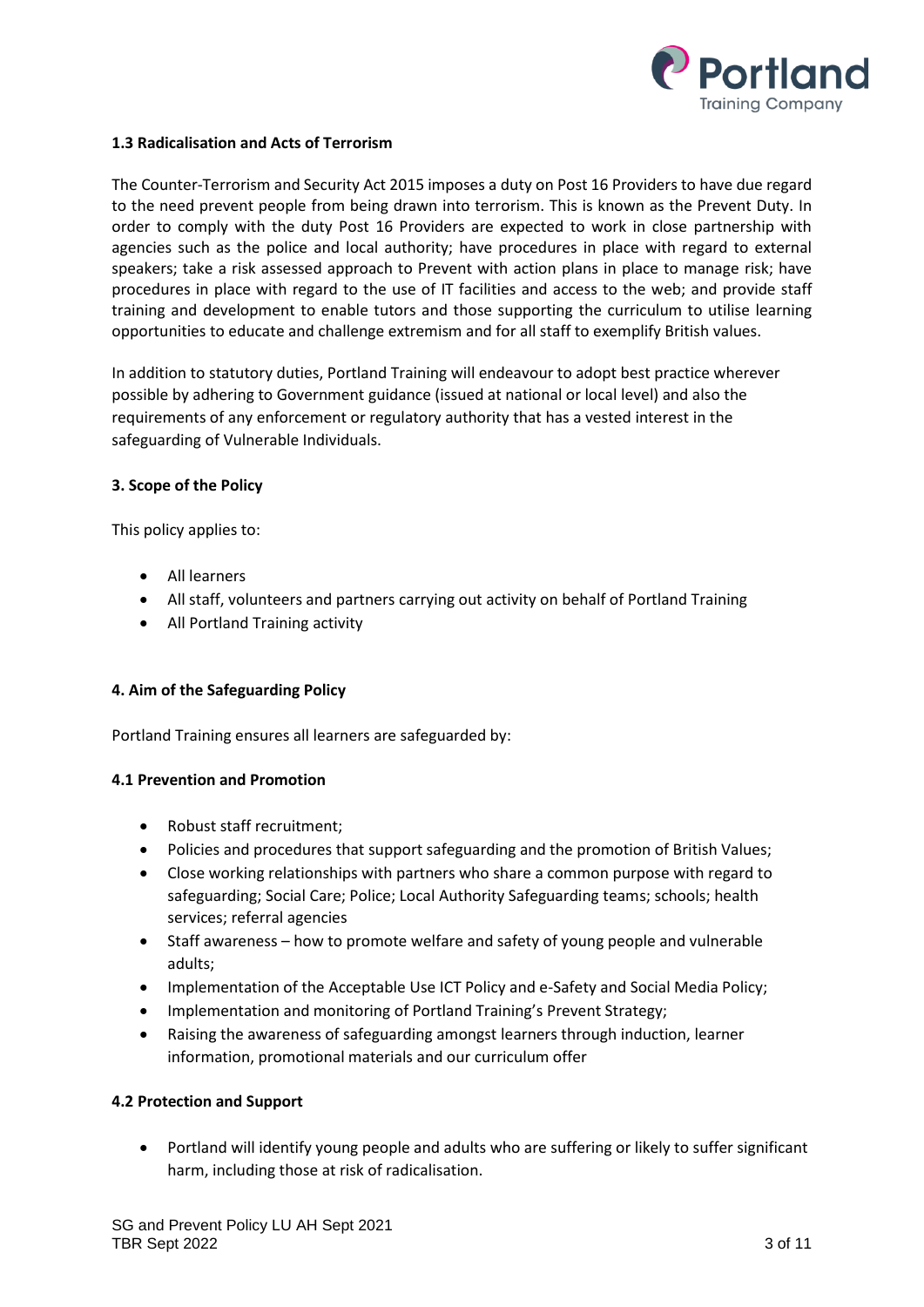

- Portland Training will ensure all staff understand their role in identifying those at risk. Definition of abuse and signs of abuse can be found on DFE*;* [https://www.gov.uk/government/publications/what-to-do-if-youre-worried-a-child-is-being](https://www.gov.uk/government/publications/what-to-do-if-youre-worried-a-child-is-being-abused--2)[abused--2](https://www.gov.uk/government/publications/what-to-do-if-youre-worried-a-child-is-being-abused--2)
- Portland Training carries out risk assessments of learners who declare a prior criminal conviction
- Where a young person or vulnerable adult is suffering significant harm, immediate action will be taken in accordance with the **Children Act 1989**/**2004**
- Action will also be taken to protect the welfare of learners where it is recognised that additional support is needed, even if the learner is not at immediate risk of harm.
- The development of skills to enable learners to keep themselves safe, through teaching and learning opportunities as part of the broad curriculum.

# **4.3 Allegations of abuse against members of staff**

• Portland Training will act in accordance with the DfE guidelines 'Dealing with allegations of abuse against Teachers and other Staff, 2011, published March 2012. [https://www.gov.uk/government/publications/allegations-of-abuse-against-teachers-and](https://www.gov.uk/government/publications/allegations-of-abuse-against-teachers-and-non-teaching-staff)[non-teaching-staff](https://www.gov.uk/government/publications/allegations-of-abuse-against-teachers-and-non-teaching-staff)

# **5. Responsibility for Safeguarding**

The Managing Director ultimate responsibility for the safeguarding of young people and Vulnerable Individuals whilst they are on programme. The Managing Director ensures the Safeguarding Policies and Processes are adhered to by all staff. The Managing Director receives bi -monthly Safeguarding reports and delegates responsibility to the Designated Safeguarding and Prevent Leads and deputy lead. This policy applies to all Portland Training employees as the organisation recognises that safeguarding is everyone's responsibility.

The Management team ensure that Portland Training works closely with the relevant Safeguarding Children Boards and other agencies in line with statutory guidance '**Working together to safeguard children 2018'** [https://www.gov.uk/government/publications/working-together-to-safeguard](https://www.gov.uk/government/publications/working-together-to-safeguard-children--2)[children--2](https://www.gov.uk/government/publications/working-together-to-safeguard-children--2)

Portland Training's management team and staff determine how to promote the welfare of learners so they understand and respond to risk effectively including knowing where to get support. All staff and volunteers actively promote a culture of mutual respect and tolerance and are vigilant for signs of abuse.

# **5.1 The Designated Safeguarding and Prevent Lead, broad areas of responsibility are**:

- Implementation of the Prevent duty;
- The Safeguarding and Prevent Policy and Procedures;
- Ensure the Portland's policies are disseminated and implemented consistently;
- Monitoring effectiveness of the policies and actions taken
- Oversee the referrals of cases of abuse to SCSB and RCSB;
- Support designated Safeguarding Representatives;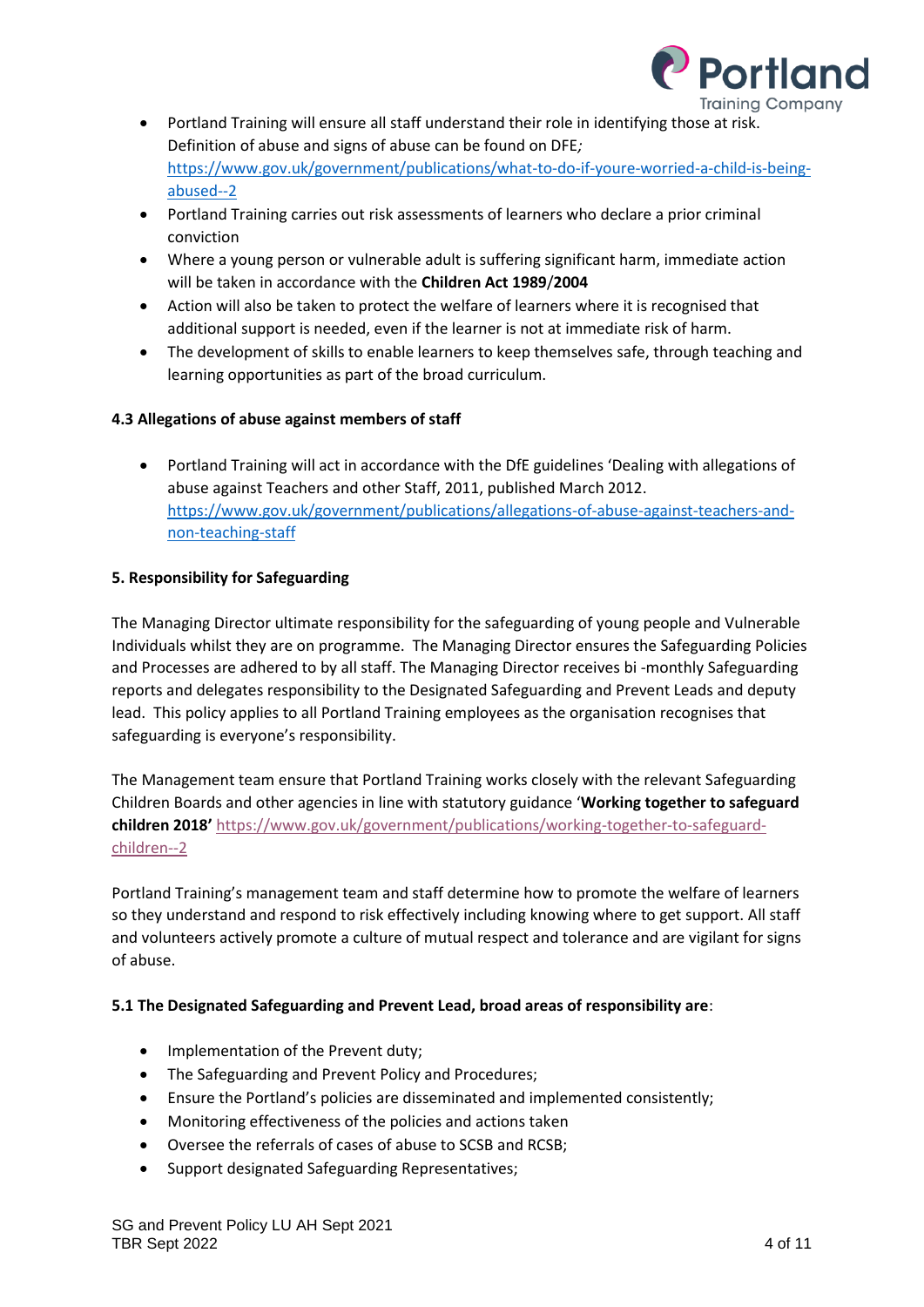

- Inter-agency working with Local Authorities, Social Care, police; schools and referral agencies.
- Referral to and working with Local Authority Designated Officer (LADO) where allegations against staff have been made;
- Referral to the Police where a crime has been committed;
- Ensure training and development for safeguarding complies with the statutory guidance; **DFE Keeping Children Safe in Education for School and College September 2021 Part 1**  [Keeping children safe in education 2021 \(part one only\) \(publishing.service.gov.uk\)](https://assets.publishing.service.gov.uk/government/uploads/system/uploads/attachment_data/file/1014058/KCSIE_2021_Part_One_September.pdf)
- Ensure the publication of the Safeguarding Policy and Procedures on Portland Training's website
- Ensure the Recruitment Policy is effective in protecting young people;
- Inform the Managing Director of key issues/police involvement;
- Act as a source of support, advice and expertise to staff on matters of safeguarding.
- Provide face to face training to staff or delegate to other staff/external partners where appropriate

# **5.2 The designated Deputy Safeguarding and Prevent Lead, broad areas of responsibility are:**

- To deputise for the Safeguarding and Prevent lead, as above; except where there are allegations against members of staff, in which case these will be referred to the HR Officer.
- Inform staff working with individual learners of known potential risk to the individual, other learners or staff (the consent of the individual learner will be sort in all cases, although there may be occasion where information may be shared without the consent of the individual, in which case the learner will be told what information is to be shared).
- Act as a point of referral for Prevent issues; reporting to the Prevent Lead.
- Risk assess the disclosure of learner criminal convictions
- Support the designated Safeguarding Leads on the review of policies and procedures
- Advise the leadership team of key safeguarding issues;
- Produce a monthly report of open Safeguarding cases to the Designated Safeguarding Leads
- Act as a source of support, advice and expertise to staff on matters of safeguarding.
- Raise awareness of staff and learners locally;
- Liaise with JC+/probation/referral agencies to receive information about individual learners and ensure appropriate arrangements are in place to safeguard those learners.
- Maintain appropriate, confidential, and accurate records of safeguarding referrals, actions and concerns and Portland's confidential safeguarding electronic and paper records.

# **5.3 Other staff with safeguarding responsibilities (Safeguarding Representatives)**

- A number of additional staff are identified to support individuals who may be at risk of harm and to promote the welfare of individual learners. These staff will act as first point of call for learners or parents/carers; for bullying and other issues related to safeguarding, for example mental health.
- Local safeguarding staff will receive regular training on safeguarding and maintain strong links with external and internal supportive organisations.
- They will refer to designated Deputy Safeguarding Lead for all cases where significant harm has been disclosed and/or where the potential for significant harm is likely to escalate.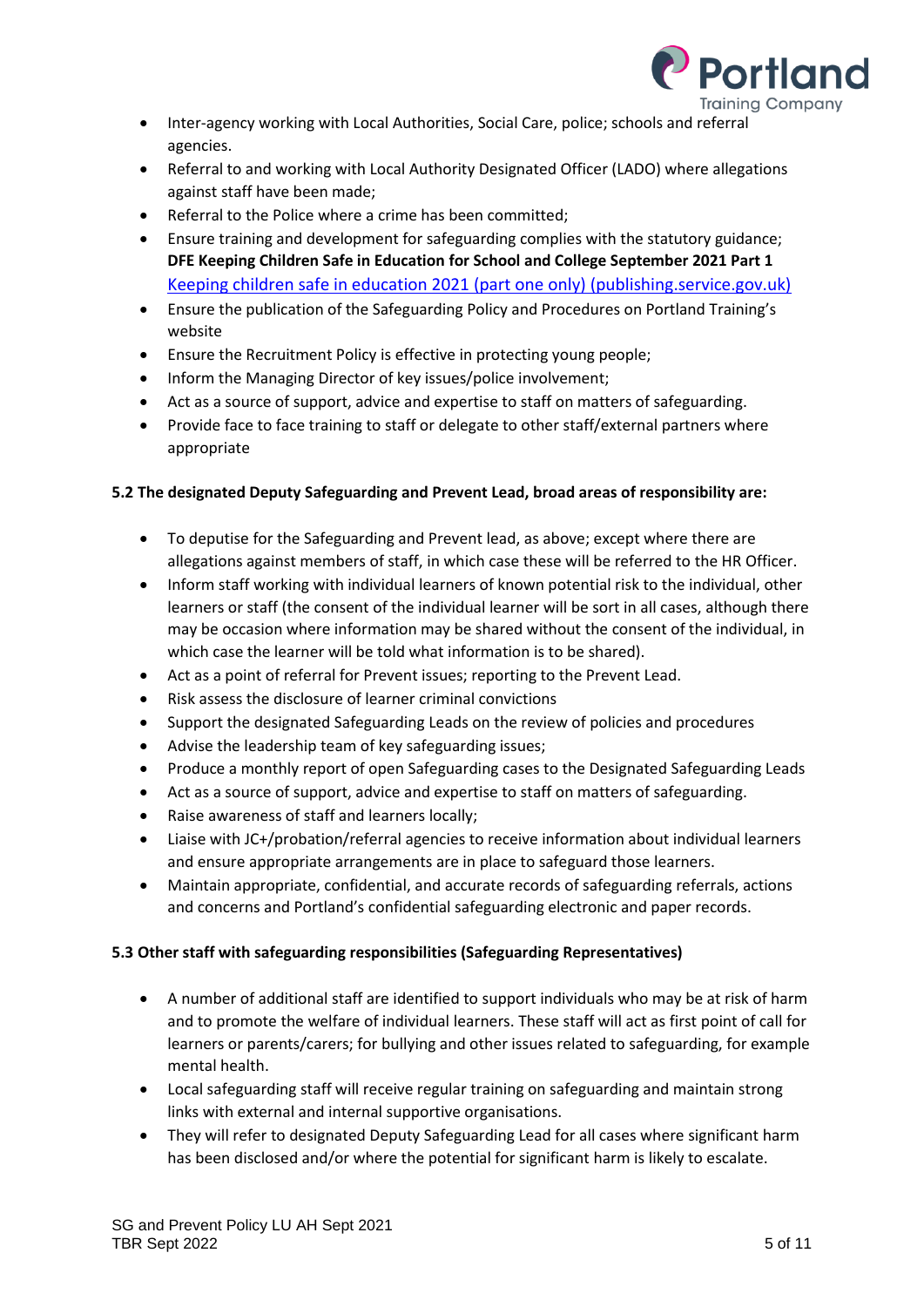

### **5.4 All Portland Training staff**

Safeguarding is 'Everyone's Responsibility' - All staff receive an induction and regular updates. A safeguarding organisation chart is provided in Appendix A

### **5.5 Safeguarding Team Responsibilities**

- To demonstrate a practice attitude in assessing safeguarding risks and swiftly, taking actions to prevent them
- To raise awareness among staff of safeguarding issues and increasing vigilance and acting on learners' concerns
- To ensure that clear and robust reporting procedures remain in place for the safeguarding of learners' welfare and wellbeing
- Safeguarding representatives will provide support to peers, advice to learners and colleagues on signposting to appropriate support agencies and will contribute to the evaluation and review of policies and procedures.

#### **Main Areas of Focus:**

- Promoting all forms of equality, ensuring learners and staff are protected from harassment, bullying and discrimination.
- Promoting British Values
- Regularly evaluating of the effectiveness of safeguarding practice, including the prevention of radicalisation of learners and compliance with the Prevent Duty.
- Supporting delivery staff to promote equality, raise awareness of diversity and tackle discrimination, victimisation, harassment, stereotyping, radicalisation and bullying in their training sessions.
- Providing strategies and guidance on how to educate learners on how to protect themselves from the risks associated with radicalisation, extremism, forms of abuse, grooming and bullying, including through the use of the internet, and how well they understand the risks posed by adults or young people who use the internet to bully, groom or abuse other people, especially children, young people and vulnerable adults
- Providing guidance to delivery staff on how to educate learners on how to keep themselves fit and healthy, both physically and emotionally

#### **5.6 Attendance reporting**

Where a child, young person, or vulnerable adult, fails to attend a course at Portland Training, contact must be made with parent, carer, or external agency, to ascertain reasons and ensure the person is safe and people are aware.

Dedicated Welfare Officer in place to ensure this is facilitated within 30 mins of start of the day and should also take place at any point during the day where a learner is absent from a session without prior explanation. Any concerns to be reported immediately to AEB Manager or Safeguarding Officer.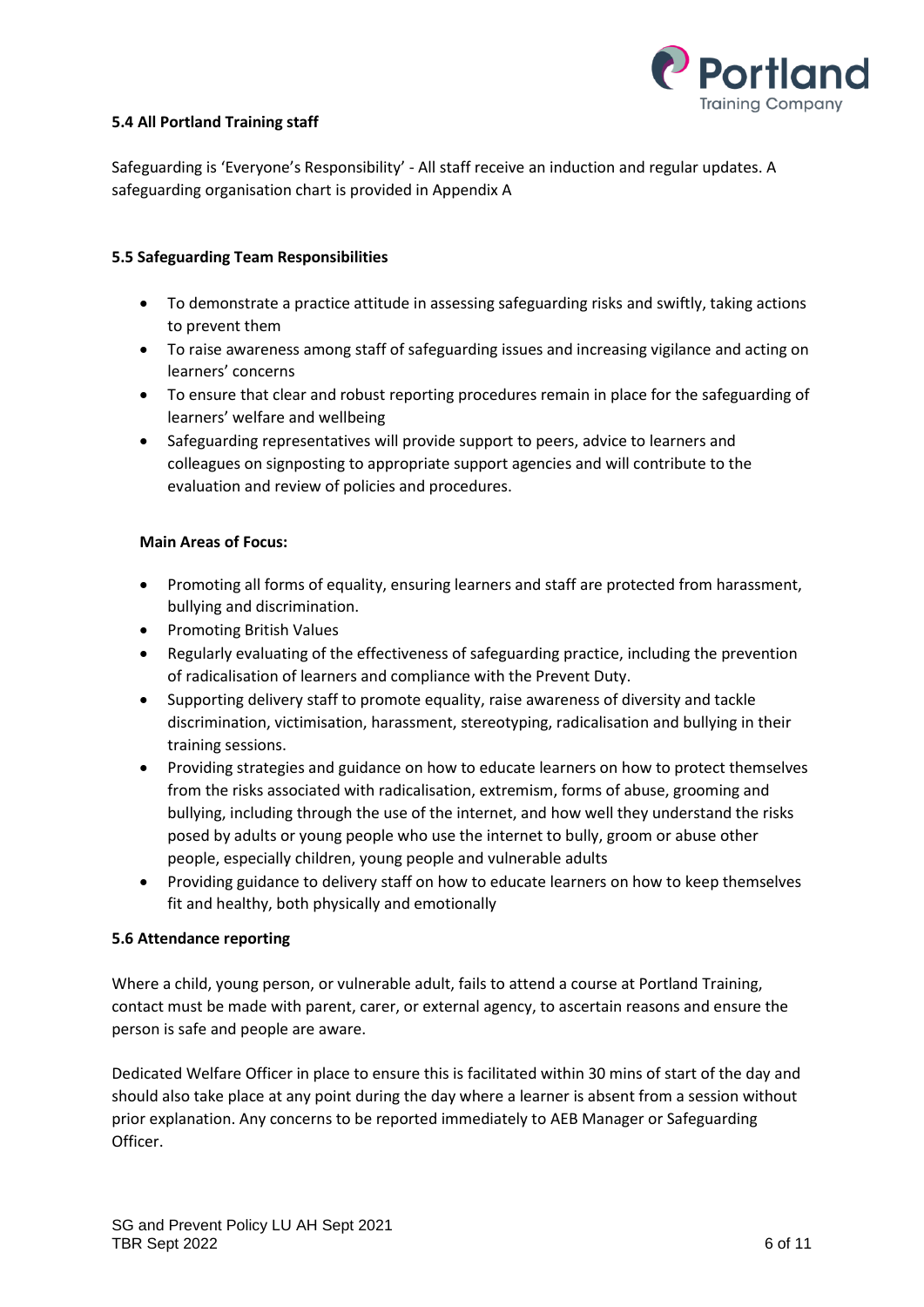

#### **6. Information Sharing and Record Keeping**

- Information Sharing is vital to safeguard young people and vulnerable adults. There can be significant and occasionally life threatening consequences to not sharing information. Therefore, where there has been significant harm or there is potential for significant harm staff are required to share information
- Safeguarding staff use professional judgement regarding the potential for significant harm, keeping the needs of the individual young person paramount. Consent to share information will be sought, however, there are occasions where information is shared without consent. Guidance for information sharing for safeguarding purposes are found in Appendix B.
- Safeguarding records (paper and electronic) are kept securely by Lead and Deputy Safeguarding officers
- Portland Safeguarding staff use a secure section of the shared drive to store all electronic and paper safeguarding information.

### **7. Safer Recruitment**

- Portland Training adopts recruitment, selection and pre-employment vetting procedures in line with legislation and best practice available. The majority of Portland's activity is 'regulated activity' as set out in [https://www.gov.uk/government/publications/dbs](https://www.gov.uk/government/publications/dbs-workforce-guidance)[workforce-guidance](https://www.gov.uk/government/publications/dbs-workforce-guidance)
- Portland has a robust process of risk assessment for positive DBS's or where staff should need to commence employment prior to their DBS being received back. Portland is committed to rechecking individuals DBS's every 3 years
- Portland holds a single central register for all staff and volunteers, which lists the checks that have been carried out and the date they were completed.

#### **7.1 Volunteers**

Whilst not a legal duty, Portland does require supervised volunteers that are undertaking frequent supervised activity at Portland to provide an enhanced DBS certificate. Portland will not require a barred list check.

#### **8. Learner Recruitment**

Safer recruitment extends to learners as well. Portland Training requests all prospective learners to disclose whether they have a criminal conviction. Following disclosure, the designated Safeguarding Leads/and or Deputy Safeguarding Officer assess the risk to others and identify any support for the individual. Some placements, such as those that involve working with children, also require a DBS check.

#### **9. Health and Safety**

• Portland recognises that learners and staff want to feel safe in their learning and working environment.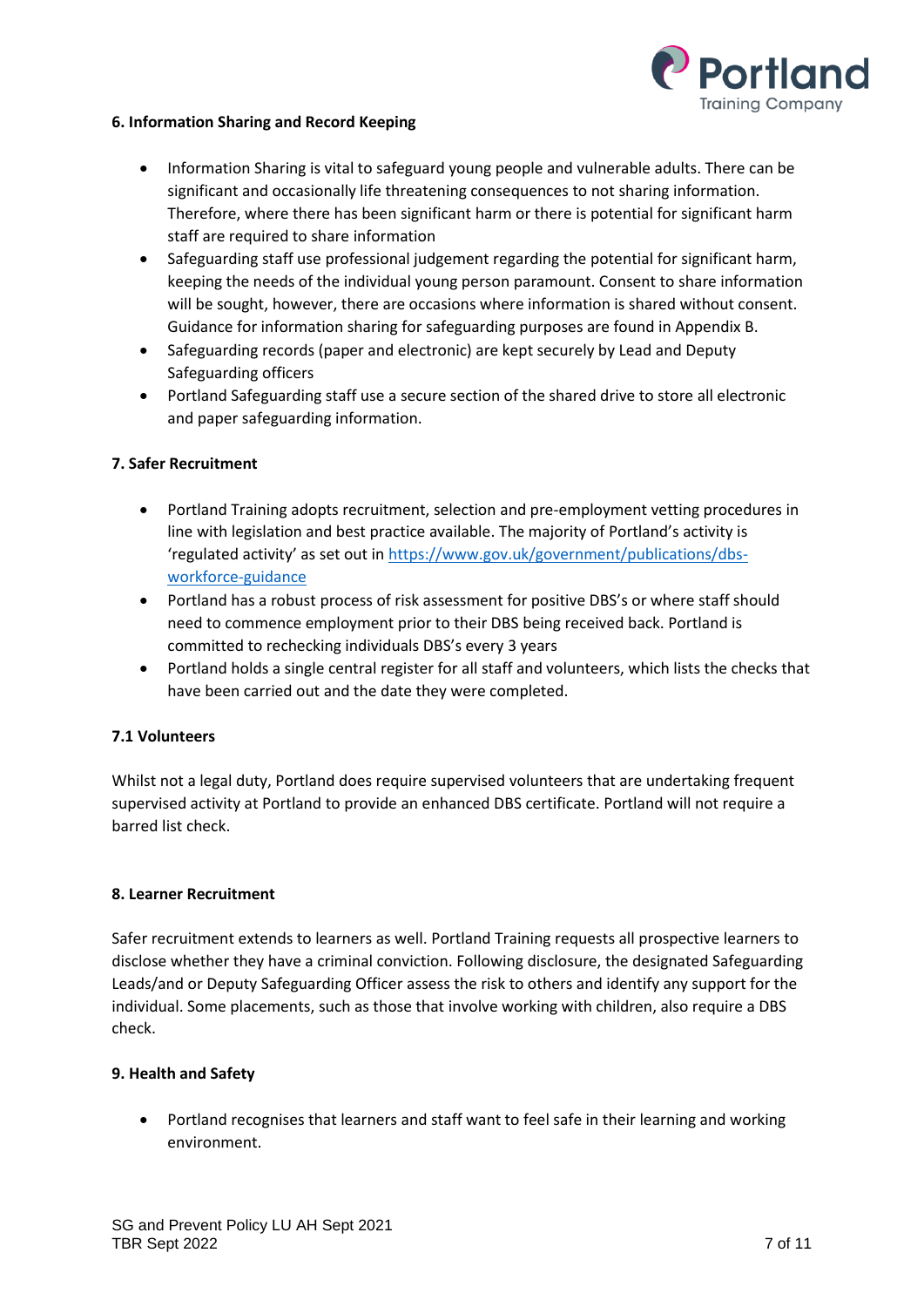

- Our sites have intercom access and the external doors will be shut at all time with access only being gained when reception staff have confirmed identity and allowed it.
- Where we use temporary accommodation to deliver training, a risk assessment will be carried out beforehand to ensure learner and staff safety.
- Thorough risk assessments are carried out on all premises. Further details are available in Portland's Health & Safety Policies and Procedures.
- Portland requires all staff to wear an identity card during working hours. Learners are required to bring valid photo ID on their first day of learning.

# **10. Online Safety**

The digital revolution has transformed the way that people now have the opportunity to learn using the internet and mobile technologies. Portland Training is committed to the availability of digital technology in order to enhance the learning experience. However, with these new technologies (particularly internet based) comes risks associated with invasion of privacy, cybercrime and safeguarding/prevent issues It is imperative that a dynamic approach is used in order to adapt to the rapidly changing digital landscape, and that a balance is struck between guaranteeing learner safety whilst still ensuring availability of quality digital provision.

Online safety is central to what being 'digitally included' means. It is especially important for people who are new or limited users of the internet (often older people and working-age adults with low educational attainment and low incomes) and those in vulnerable situations.

During the coronavirus (COVID-19) pandemic, people are relying even more on online technology.

Portland training have designed an innovative curriculum which embeds Online Safety into each course, learners are taught the importance of staying safe online, and partake in activities, sharing best practise and discussing personal experiences. Learners benefit from learning top tips and are taught free to use tools which can help them stay safe online and identify different types of online fraud. Online safety is a focus of delivery within all delivery areas ensuring learners have the skills, knowledge, and behaviours to stay safe whilst online, educationally, socially, and domestically.

Full details of how Portland Training safeguard learners online can be found in Portland Training's esafety and Social Media Policy.

# **11. Staff Training**

• All staff must familiarise themselves with: Keeping Children Safe in Education, Part 1 [https://assets.publishing.service.gov.uk/government/uploads/system/uploads/attachment\\_data/file](https://assets.publishing.service.gov.uk/government/uploads/system/uploads/attachment_data/file/741315/Keeping_Children_Safe_in_Education_2018__Part_One__14.09.18.pdf) /741315/Keeping Children Safe in Education 2018 Part One 14.09.18.pdf

- All new employees are required, as part of their induction, to complete an on-line safeguarding course, and an on-line Prevent awareness course; the exception being if alternative face to face training is provided.
- Established staff receive regular updating; through on-line refresher courses or in house training; by designated Safeguarding staff; regular emails; external training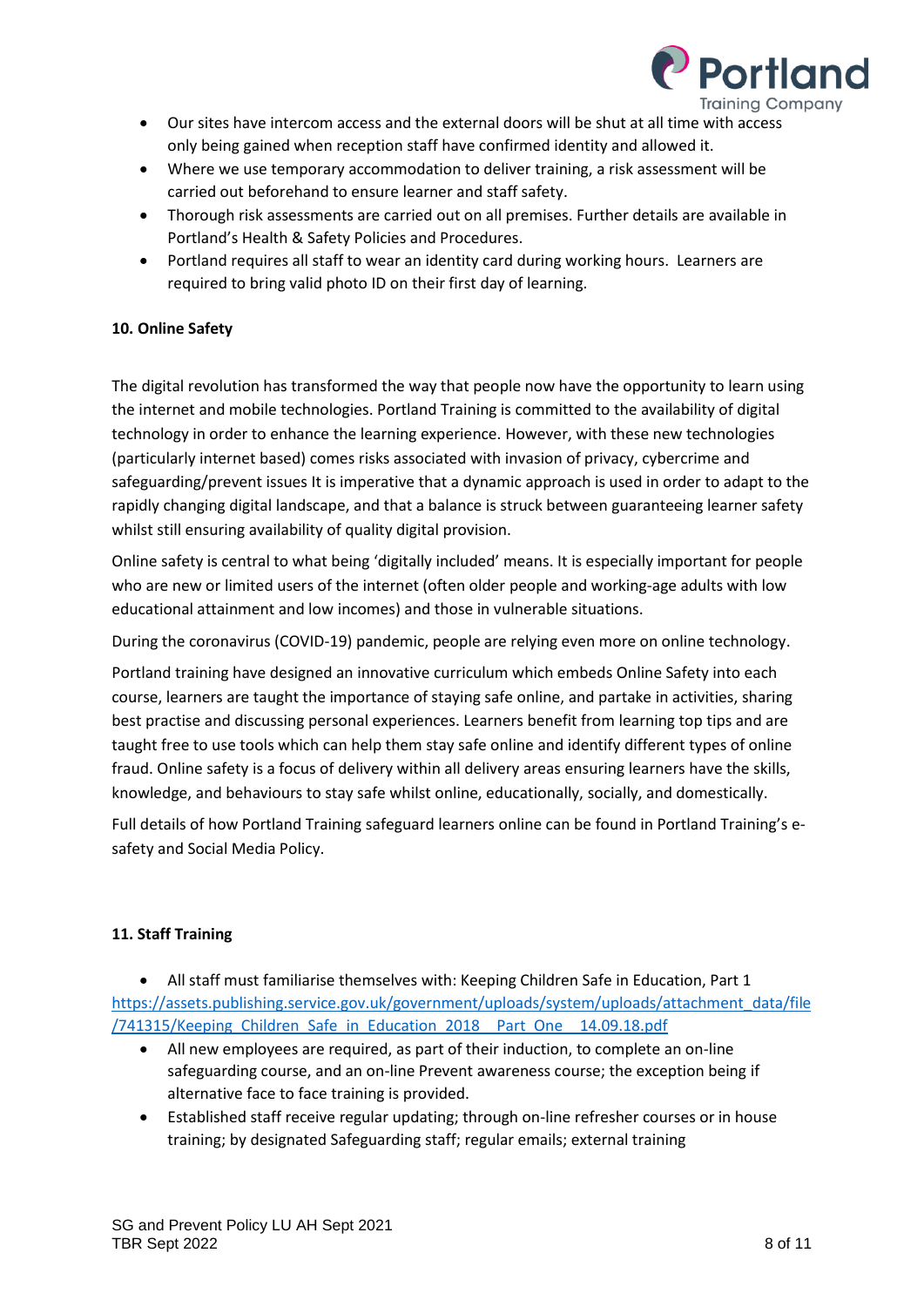

• They are also required to update their issues led knowledge, i.e. Child Sexual Exploitation. Designated staff are expected to organise and/or deliver sessions to raise awareness of emergent issues.

### **12. Developing Learner's Skills and Awareness**

- Portland Training has a duty to develop learner's abilities to keep themselves safe and to recognise when others are at risk, as well as to know how to report concerns and access support.
- All learners must agree to adhere to the expected levels of behaviour whilst at Portland Training.
- Portland Training raises the learners' awareness of safeguarding at induction, through information given to them and through the use of promotional materials and campaigns.
- Safeguarding is an important aspect in the delivery of the curriculum.
- Portland Training uses a wide range of resources to deliver safeguarding, approved by the designated leads, and teaching staff are expected to use opportunities as they arise to develop the learners understanding.

### **13. Monitoring and Evaluation**

13.1 Safeguarding incidents, actions taken and staff training are monitored regularly through:

• Bi - Monthly report to the Managing Director and Management team

13.2 The effectiveness of the policy is evaluated through:

- Learner feedback;
- Regular safeguarding officer meetings;
- Review of the safeguarding policy and processes
- Quality Improvement Plan
- Ofsted inspection.

#### **14. Related Policies and Procedures**

- Preventing Extremism and Radicalisation Safeguarding Policy
- E-Safety and Social Media Policy
- Appropriate Use ICT Policy
- Staff Code of Conduct
- Health & Safety Policies and procedures
- Equality, Diversity and Inclusion Policy
- Prevent Action Plan
- Safe Recruitment Policy

#### **Appendix A**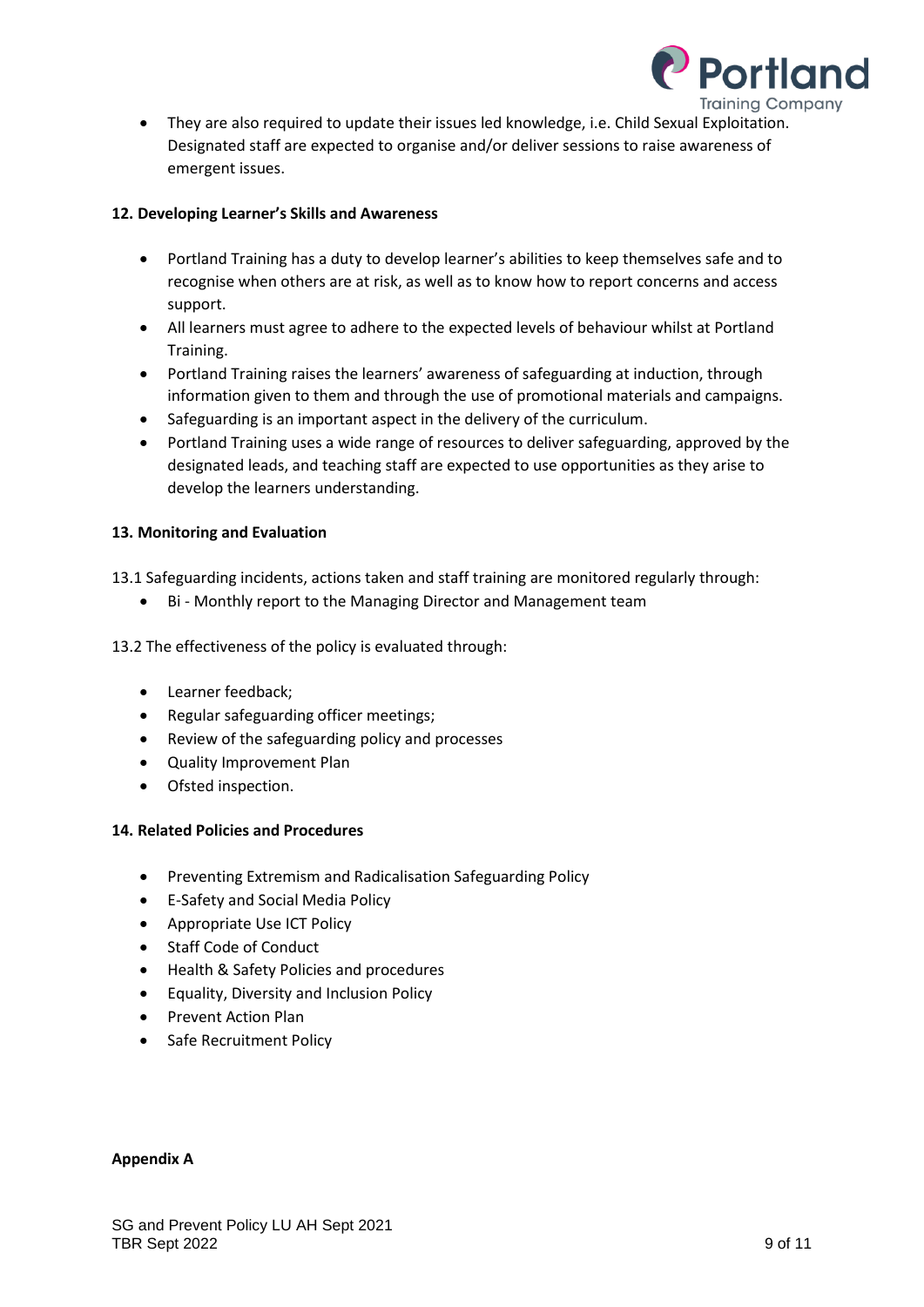

# **Safeguarding Organisation Chart**

| Safeguarding and Prevent Lead          | Hollie Warren                       |
|----------------------------------------|-------------------------------------|
|                                        | Safeguarding@portlandtraining.co.uk |
|                                        | 0114 2055515 / 07427 158632         |
|                                        |                                     |
| Designated Deputy Safeguarding Officer | Victoria Sendall                    |
|                                        | Safeguarding@portlandtraining.co.uk |
|                                        | 0114 2055515 / 07540 968836         |
| Designated Safeguarding Representative | Andy Ferguson                       |
|                                        | Safeguarding@portlandtraining.co.uk |
|                                        | 0114 2055515 / 07739 627448         |

**Appendix B**